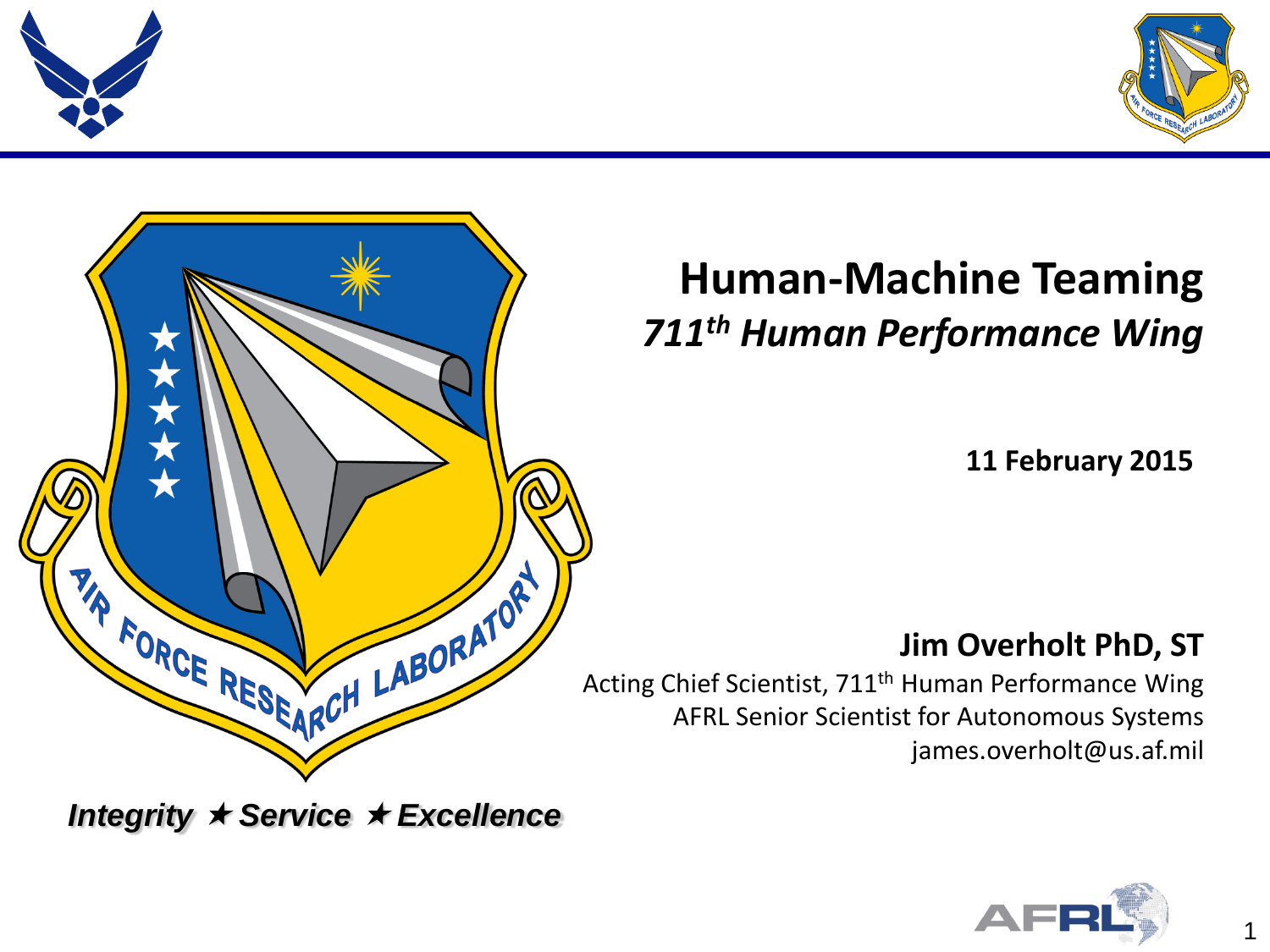



# **Automation Autonomy**

**The system functions with no/little human operator involvement; however, the system performance is limited to the specific actions it has been designed to do.** 

**Typically these are well-defined tasks that have predetermined responses (i.e., simple rule-based responses.** 

**Systems which have a set of intelligencebased capabilities that allow it to respond to situations that were not preprogrammed or anticipated in the design (i.e., decision-based responses). Autonomous systems have a degree of self-government and self-directed behavior (with the human's proxy for decisions).** 

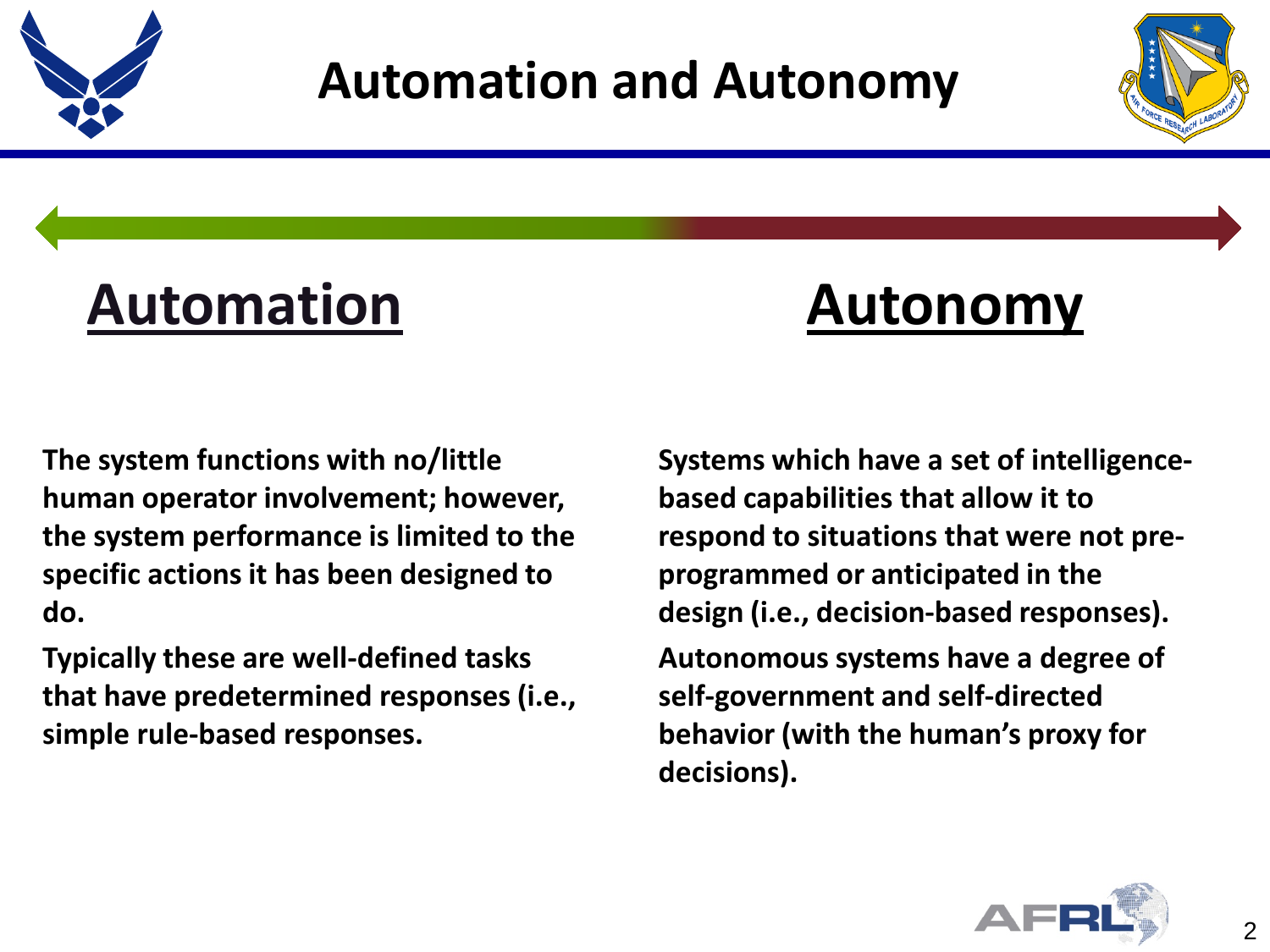

## **AFRL Autonomy**<br> **Vision & Goals Vision & Goals**





*Ensure safe and effective systems in unanticipated & dynamic environments*

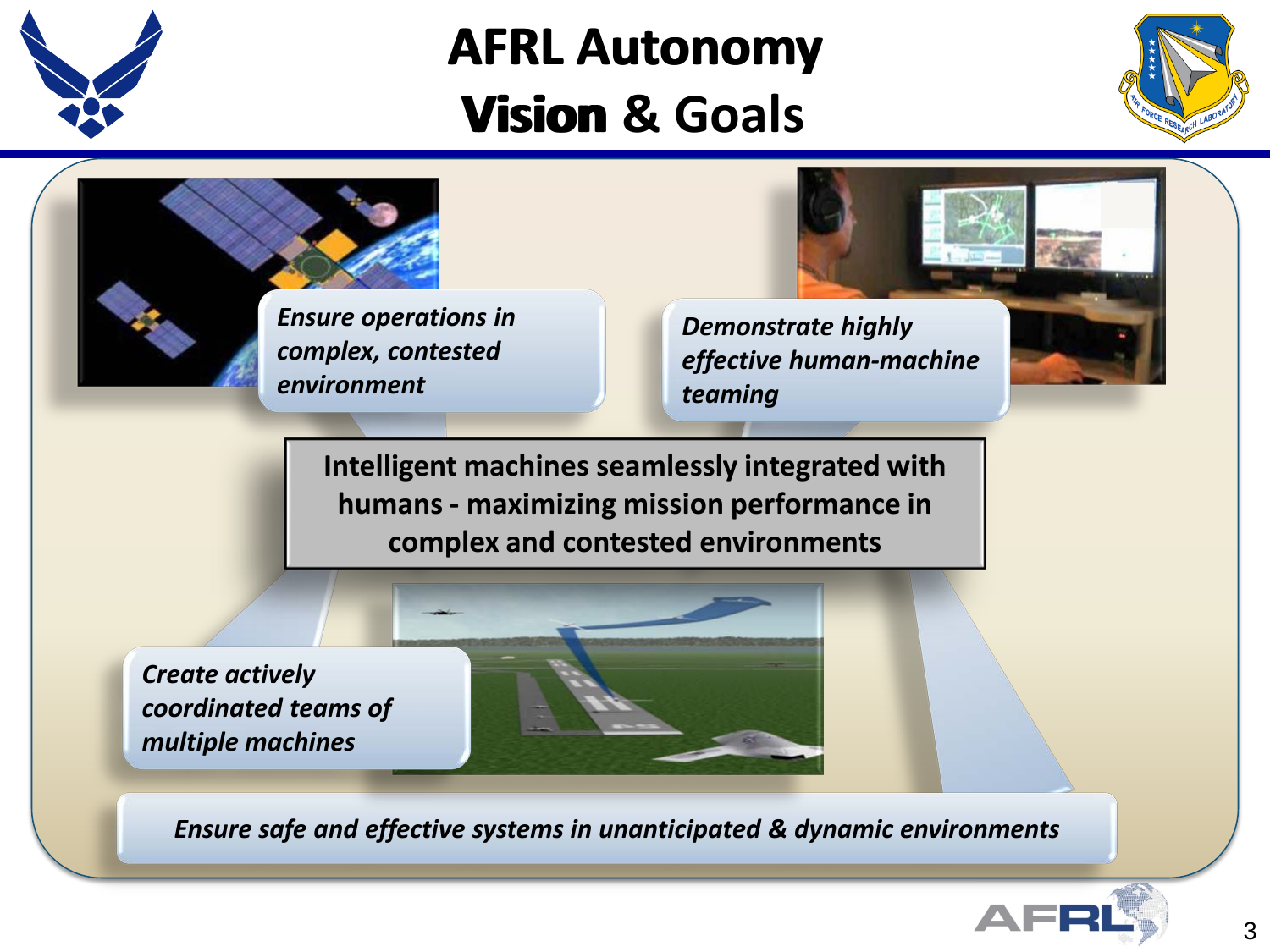

**The PED Cell**





"We have roughly, let's say, 6,000 analysts across the DCGS enterprise—by about 2015, [we'll] need over 100,000 analysts," …."And obviously, **we're not going to do that because we don't have those people**." Outgoing AF/A2\*

**MASINT** 

\* Lt Gen Larry D. James quoted in "Focusing ISR," Air Force Magazine, Oct 2013, pg 47

\*\* Air Fore ISR 2023: Delivering Decision Advantage, signed by Lt Gen Robert P. Otto, 2013, pg 14

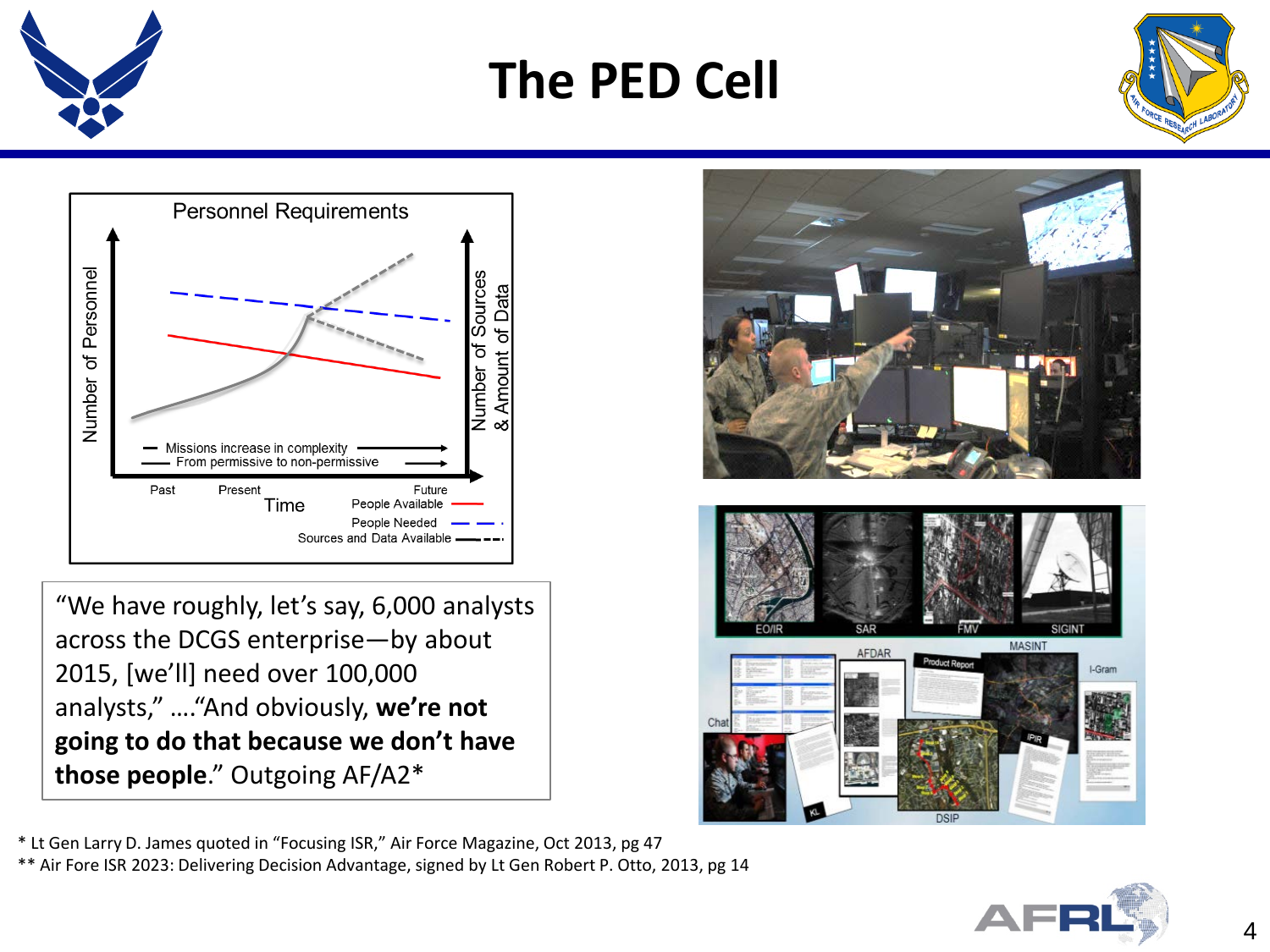

# **Human-Machine Teaming for Autonomous Systems**





**Current Status Future Status**

### Bi-Directional Flow of Information